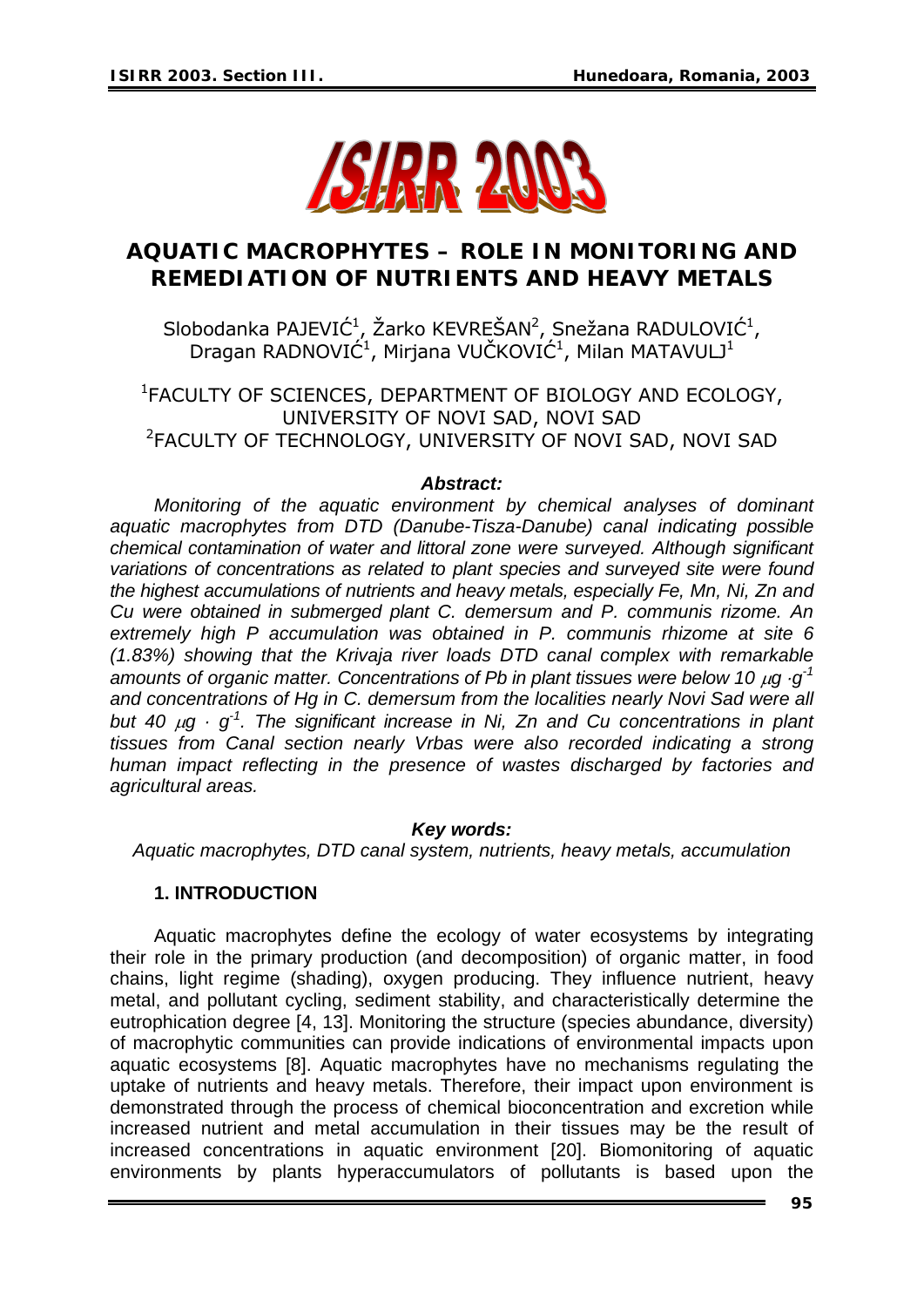relationship between concentration of pollutants in plant tissue and in environment. A precise expression of obtained results requires precise definition of factors significantly determining the absorption and accumulation of pollutants in plant tissue like their concentration in environment, temperature, pH, physico-chemical properties of pollutants, solubility, antagonism and synergism of ions taken up, and physiological and biochemical properties of plants (permeability of cell membranes and enzyme activity during absorption) [12, 18]. Rooted submersed and floating, as well as emergent macrophytes exhibit their role in bioaccumulation and filtration mostly in shallow water, namely littoral zone of rivers, canals, and lakes, and in slow streams [3]. An evident nutrient and heavy metal bioconcentration ability significantly enlarges the possibilities of utilization of aquatic plants not only for bioindication, but, also, for the purification of water, substratum, and littoral zone. Due to rapid industrial development and urbanization, with respect to the ecological problems caused by chemical contaminants, pollution reinforces studies of the possibility of utilization of macrophytic vegetation to remediate pollutants from environment, namely water detoxification [5]. Utilization of aquatic plants for a biological clean-up technique in various polluted ecosystems is highly acceptable due to their high biomass production resulting in a high uptake of macronutrients (N, P, K, S) and heavy metals. In addition, the ability of most of aquatic plants to highly tolerate a specific metal is of a great importance [14].

By determining nutrient and heavy metal concentrations in tissues of dominant aquatic macrophytes of certain sites along the DTD canal section Novi Sad – Bezdan undergoing a strong human impact, the aim of the survey was to show the ecological status, namely chemical contamination of water and its littoral zone. The obtained results should also point out the role of macrophytic vegetation in pollutant phytoremediation.

# **2. MATERIAL AND METHODS**

Plant sampling was done by using a randomized block system at 9 sites of the DTD canal section Novi Sad – Bezdan during 2002 summer. Sampling sites were chosen according to plant abundance. For a more accurate result comparison, wherever it was possible, the same plant species from different sites were sampled. In the laboratory, plants were rinsed several times in tap water to remove the adherent periphyton and detritus. After the final rinsing in distilled water, material was dried and prepared for analyses following Standard methods for the examination of water and wastewater APHA [1]. Total N concentration in the dry matter was determined by standard microkjeldahl method [15]. After dry ashing at 450 °C and treatment with HCl, concentrations of heavy metals (Cu, Pb, and Cd) were determined by atomic absorption spectrophotometry (AAS). Concentrations of P, K, Ca, Mg, Na, Cl, Fe, Mn, Zn, Co, Sr, V, and Hg were determined in the Institute of Nuclear Research, Dubna, Russia, in dry plant material by neutron activation analysis (NAA).

**Study area:** The DTD canal complex includes canals connecting the Danube and the Tisza with Vojvodina canal network totaling 960 km. The Novi Sad – Bezdan section is undergoing a strong human impact due to wastewaters of food industry and fertilizer factories and also oil refinery wastewaters empting into this section. The chosen sites include Bezdan – canal empting into the Danube (1), Sombor – surrounding municipal area (2), Prigrevica – arable land (3), Vrbas – upstream (small impact of food industry wastes) (4), Vrbas – downstream (strong impact of food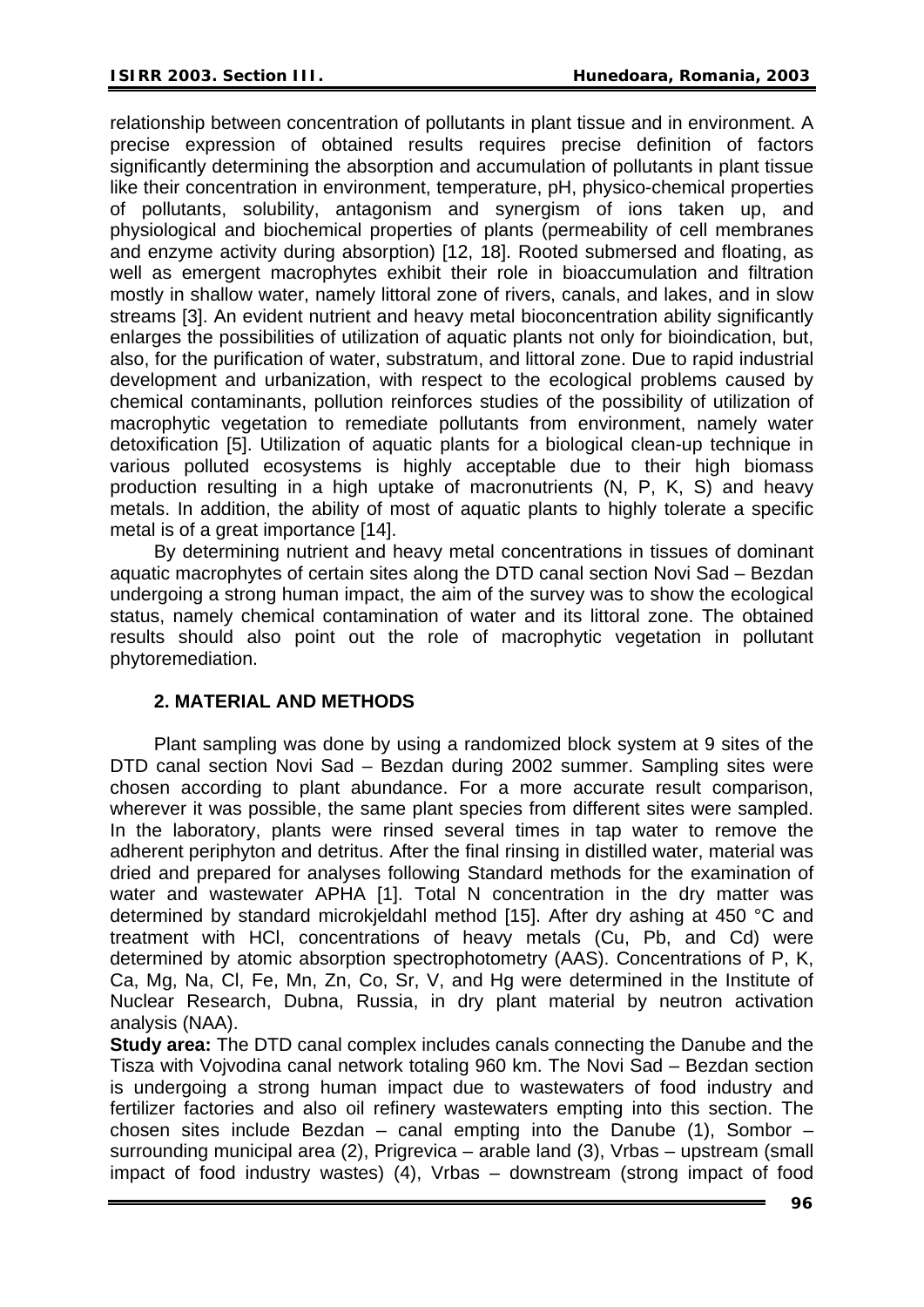industry wastewaters (5), Turija – Krivaja river mouth (6), Backi Petrovac (7), Novi Sad – lock (8), and Novi Sad - fertilizer factory and oil refinery (9).

# **3. RESULTS AND DISCUSSION**

Unlike terrestrial species, aquatic plants absorb macro (N, P, K, Ca, Mg, S) and micronutrients (Fe, Mn, Cu, Zn, Mo, Co, B) from water through their leaves while from sediments through roots and rhizomes. Although indispensable for plant life cycle, greater amounts of nutrients, N, P, and K, in particular, provoke a high primary production, namely, eutrophication of aquatic ecosystems. Such a high primary production affects all the remaining physico-chemical water and sediment properties, oxygen content in particular. When present in higher concentrations and as free ions, metals – micronutrients may cause toxification of plants. The content of nutrients and heavy metals in sediments rely upon the rate of organic matter decomposition while an important role in detoxification of bottom and littoral zone belongs to rooted submersed, floating, and emergent species due to their roots and rhizomes taking up significant amounts of these elements in soluble form [16].

Test plants in this investigation were the species *C. demersum* and *P. communis*. Species *C. demersum* occurred in all surveyed sites except site 5 where no individual was found due to an extremely high water and bottom pollution (Tab. 1). The lowest N accumulation (1.83%) was recorded in tissue of this species at site 7 while a rather high N concentration (4.03 and 4.21%) was found at sites 6 and 9, respectively. Concentrations exceeding 3% were recorded at sites 8 and 3. Such N content distribution points out an elevated organic load of site 8 polluted with industrial wastewaters and site 6 where the Krivaja river empties significant amounts of this nutrient from surrounding arable land. The site 3 where also a higher N accumulation in *C. demersum* tissue was recorded confirms that arable land areas are remarkable pollutants of streams.

| Loca-<br>lity | N     | P     | K    | Ca   | Mg    | Na    | <b>CI</b> |
|---------------|-------|-------|------|------|-------|-------|-----------|
|               | 2.791 | 0.062 | 8.05 | 1.03 | 0.589 | 0.642 | 3.18      |
| $\mathbf{2}$  | 2.847 | 0.044 | 6.93 | 0.55 | 0.430 | 0.633 | 2.18      |
| 3             | 3.182 | 0.618 | 5.36 | 1.48 | 0.603 | 0.745 | 1.97      |
| 4             | 2.205 | 0.034 | 5.74 | 0.69 | 0.572 | 0.735 | 2.13      |
| 6             | 4.033 | 0.445 | 4.90 | 2.49 | 0.768 | 0.712 | 1.63      |
| 7             | 1.828 | 0.084 | 5.44 | 1.40 | 0.729 | 0.689 | 2.53      |
| 8             | 3.098 | 0.053 | 6.88 | 1.17 | 0.603 | 0.843 | 3.06      |
| 9             | 4.214 | 0.317 | 6.89 | 1.63 | 0.536 | 0.868 | 1.83      |

*Table 1. Concentrations of nutrients in Ceratophyllum demersum tissue (%)* 

N concentration in the emergent species *P. communis* was lower than in submersed species *C. demersum*, amounting up to 2.46% (emergent part at site 2) (Tab. 2). A specific distribution of this element by organs was evident, namely N content in rhizome was smaller than in emergent part, on the average. The smallest values were recorded at site 6 and 7. Lower N concentrations concurrent with elevated P content in rhizome tissue of the species *P. communis* at site 6 and 7 show an antagonism between these ions. In other words, concentration of CI,  $K^+$ , SO<sub>4</sub><sup>2</sup>, and  $PO<sub>4</sub><sup>3</sup>$  significantly influences N uptake by plants [10]. Concentration ratio of N to P has a great impact upon plant metabolism, sometimes greater than absolute concentrations [2].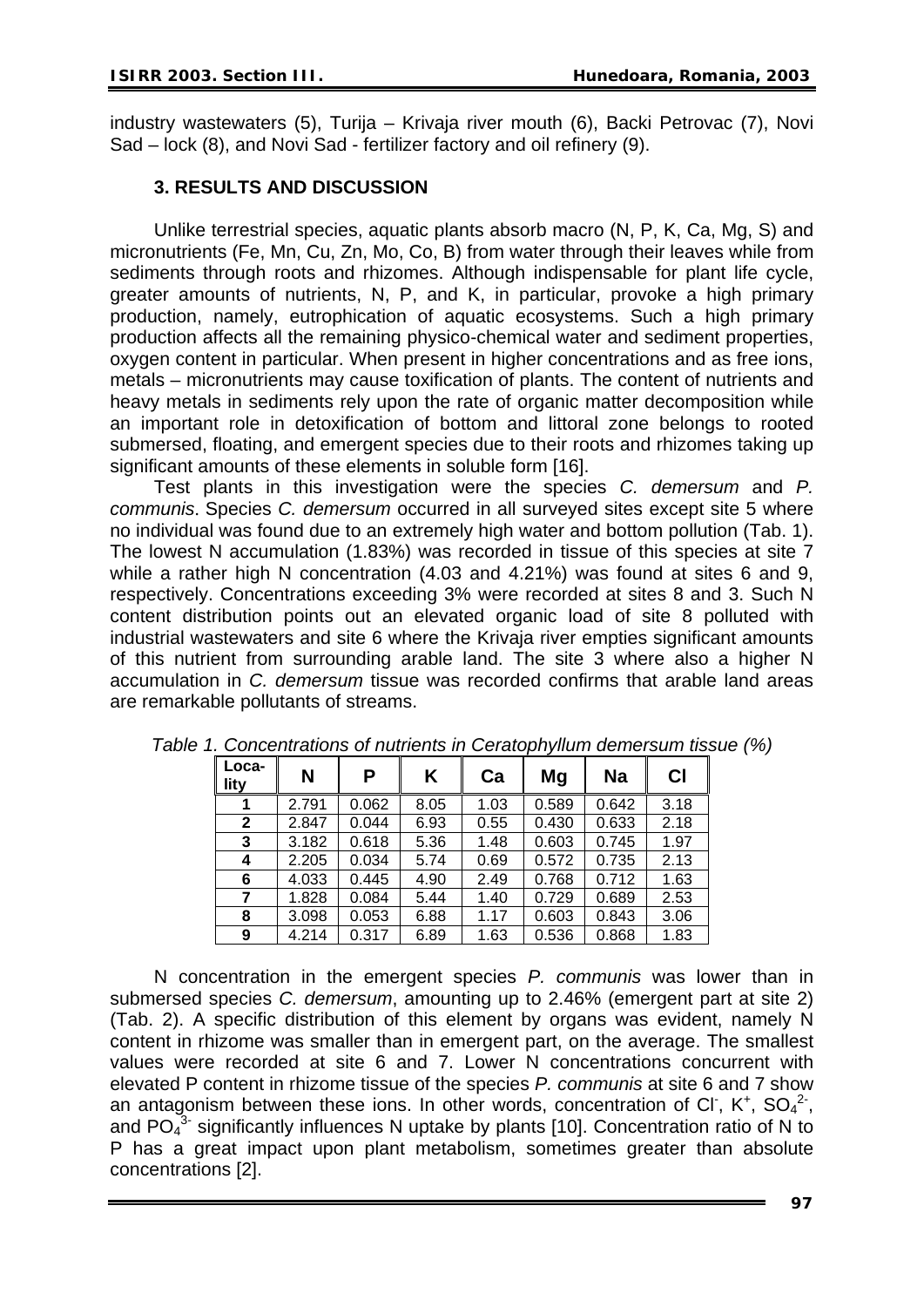| Loca-<br>lity |       | N    | P     | K    | -<br>Ca | Mg    | <b>Na</b> | <b>CI</b> |
|---------------|-------|------|-------|------|---------|-------|-----------|-----------|
| 1             | ag.   | 2.20 | 0.021 | 2.84 | 0.195   | 0.076 | 0.045     | 0.919     |
| $\mathbf{2}$  | ag.   | 2.46 | 0.016 | 2.92 | 0.194   | 0.052 | 0.013     | 0.746     |
| 4             | ag.   | 1.56 | 0.036 | 2.03 | 0.313   | 0.139 | 0.046     | 0.827     |
| 4             | rhiz. | 1.45 | 0.186 | 1.19 | 0.442   | 0.135 | 0.139     | 0.454     |
| 5             | ag.   | 2.27 | 0.027 | 3.02 | 0.228   | 0.110 | 0.161     | 0.788     |
| 5             | rhiz. | 1.94 | 0.043 | 3.00 | 0.067   | 0.020 | 0.298     | 0.993     |
| 6             | ag.   | 1.52 | 0.028 | 1.74 | 0.207   | 0.111 | 0.031     | 0.662     |
| 6             | rhiz. | 1.00 | 1.830 | 1.43 | 1.75    | 0.751 | 0.380     | 0.262     |
| 7             | ag.   | 1.46 | 0.025 | 1.88 | 0.116   | 0.063 | 0.042     | 0.760     |
| 7             | rhiz. | 0.93 | 0.967 | 1.29 | 0.387   | 0.353 | 0.141     | 0.412     |

| Table 2. Concentrations of nutrients in Phragmites communis tissue (%) |  |  |
|------------------------------------------------------------------------|--|--|
|                                                                        |  |  |

ag.– aboveground part

rhiz. - rhizome

Although tissue N concentration is ten times as high as P concentration, diagnostic studies of water ecosystems indicate phosphorus as a limiting nutrient for plant growth. Generally, rooted aquatics satisfy their demands for P from sediments, thus interfering biomonitoring due to nutrient concentration, water depth, light regime, and pH limiting their distribution. Despite that, P is often chosen as a critical element to control nutrient loading rate [19]. Aquatic plants play an important role in taking out excessive P from wastewaters, which cause pollution when present in greater amounts. P amounts taken out rely upon plant species and P from water and substratum while, frequently, a main P source for macrophytes is the surface mud layer [11]. For that reason P accumulation is higher in rhizome than in emergent part and by comparing P content relying upon plant species, one may conclude that submersed species *C. demersum* accumulated few times higher P in its tissue than emergent part of *P. communis*. An extremely high P accumulation was obtained with *P. communis* rhizome at site 6 (1.83%) showing that the Krivaja river loads DTD canal complex with remarkable amounts of organic matter. Also, littoral zone of site 7 showed organic pollution.

Potassium (K) also assembles the group of main macronutrients responsible for plant growth, namely primary production where higher K and N accumulation is reported [6, 7]. Recorded K concentrations at site 1 were extremely high, amounting even up to 8%. Also high K concentrations were recorded at site 8 and 9.

Calcium (Ca) enters aquatic environment primarily from the sediment, because it is mineral that dissolves easily in water. As a result of extensive use of calciumcontaining chemicals in agriculture and industry, Ca can be deposited in water environment in excessive levels and influence the growth of aquatic plants and animals. Submersed aquatic macrophytes accumulate higher Ca concentrations than emergent due to the  $CO<sub>2</sub>$  exchange in the processes of photosynthesis and dark respiration in aquatic environment concurrent with  $CaCO<sub>3</sub>$  deposition on plant surface. This is also confirmed by our results clearly showing the hyperaccumulation ability of submersed species *C. demersum*. Recorded concentrations of Ca in *C. demersum* are significantly lower than those already reported elsewhere [17]. The highest Ca concentrations in both analyzed aquatics were recorded at site 6 – Turija (Tabs. 1 and 2).

Concentrations of Na and Cl in *C. demersum* were also few times as high as those of *P. communis* (Tabs. 1 and 2). Higher concentrations of these two elements frequently defined as useful nutrients, were recorded at Novi Sad and Vrbas sites after wastewater loading.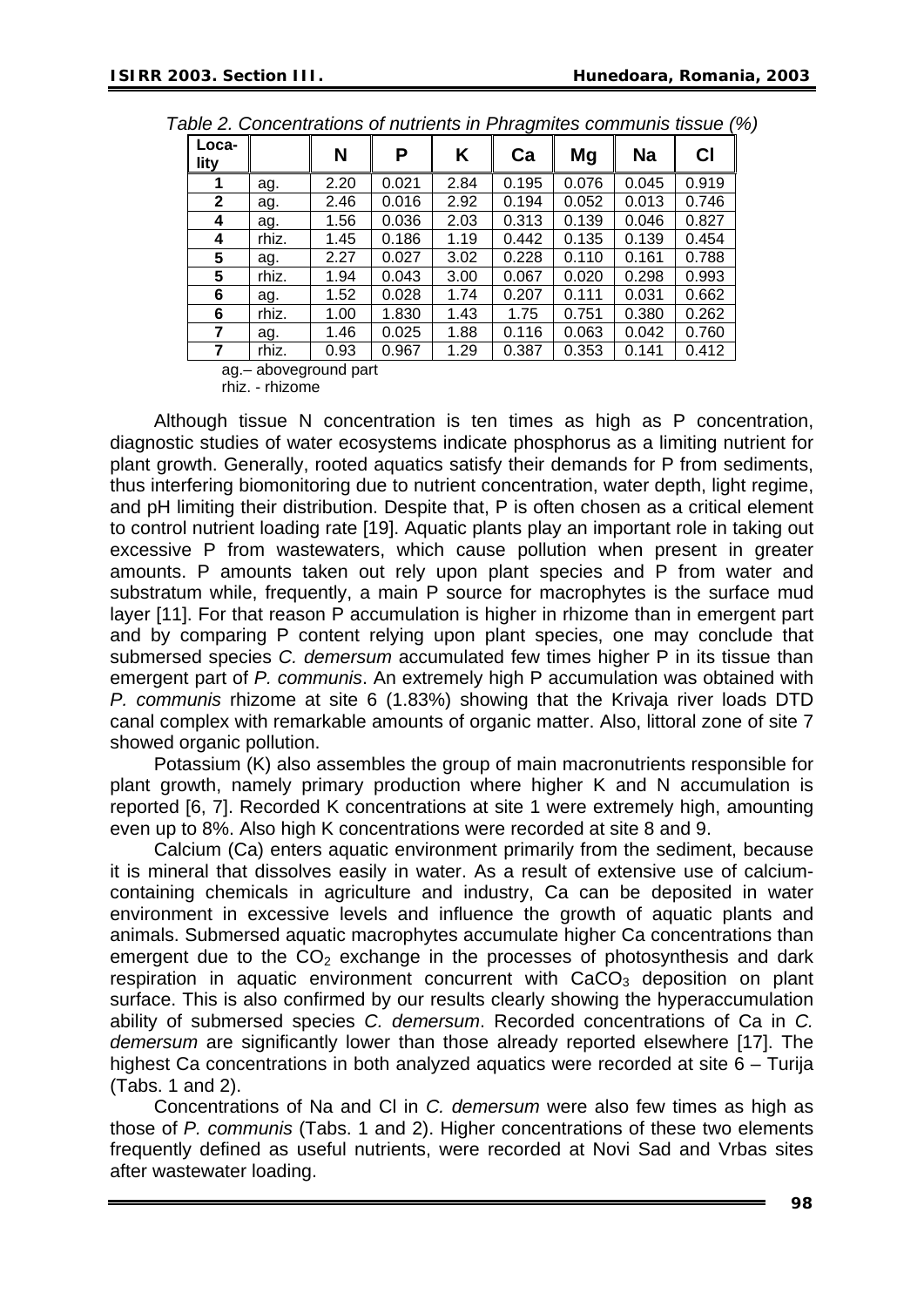Plants require trace amounts of some heavy metals, as Fe, Mn, Ni, Zn, Cu, Co, Mo, V and Sr, which are essential micronutrients. Non-essential heavy metals being of particular importance when ecosystem pollution is discussed are Pb, Cd, Hg, and Cr. Excessive levels of heavy metals in environment, and consequently in plant tissues can be detrimental to the development of vegetation. However, many species developed special physiological mechanisms that allow their survival in contamined conditions. Nutrient uptake and tissue storage of nutrients as well as heavy metals are major issues that have been identified in utilization of macrophytes as clean-up techniques of polluted water ecosystems [9]. Our results showed that purification efficiency and nutrient assimilation depended on plant species. With respect to the investigated heavy metal accumulation, *C. demersum* showed significantly the highest concentration values of almost all the surveyed elements except some elements in *P. communis* rhizome. From the heavy metal concentrations which were measured, Fe showed the highest values followed by Mn, Zn, Cu, Sr, and so on. Sites that might be distinguished due to their highest heavy metal load in aquatic macrophytes are Prigrevica, Turija and Novi Sad – nearby fertilizer factory and oil refinery. Also chemical contamination of littoral zone of these sites was recorded judging by the highest concentrations of metals recorded in rhizome of *P. communis*. In addition, rather high concentrations of mercury (Hg) (11.2 and 36.8  $\mu$ g ·g<sup>-1</sup>) were found in tissues of *C. demersum* in the surroundings of Novi Sad – lock, fertilizer factory and oil refinery.

High concentrations of heavy metals recorded in plant species of the surveyed sites additionally favor the conclusion that the canal water of these sites was remarkably loaded with the analyzed pollutants, so Turija, Novi Sad and Vrbas may be distinguished as potentially highly threatened regions.

Pb was recorded in *C. demersum* and in rhizome of *P. communis* at all the surveyed sites. Although the recorded concentrations were below 10  $\mu$ g⋅g<sup>-1</sup>, it may be concluded again that the canal water was loaded with the heavy metals.

Our results clearly show that biomonitoring enforcement as the analysis of chemical composition of test – species might be essential for the protection of areas experiencing a strong human impact.

## **3. REFERENCES**

- [1] APHA Standard Methods for Examination of Water and Wastewater. In: M.H. Franson (Ed.), 19th Editrion. American Public Health Association, Washington, DC 20005, 1995.
- [2] Babalonas, D., Papastergiadou, E. The water fern *Salvinia natans* (L.) All. in the Kerkini Lake (North Greece). Arch. Hydrobiol. 116 (4): 487-498, 1989.
- [3] Bunn, S.E., Davies, P.M., Kellaway, D.M. and Prosser, I.P. Influence of invasive macrophytes on channel morphology and hydrology in an open tropical lowland stream, and potential control by riparian shading. Frashwater Biol. 39: 171-178, 1998.
- [4] Chambers, P.A., Prepas, E.E. Nutrient dynamics in riverbeds: The impact of sewage effluent and aquatic macrophytes*.* Water Res. 28, (2): 453-464, 1994.
- [5] DeBusk, T. A., Dierberg, F.E., Reddy, K.R. The use of macrophyte-based systems for phosphorus removal: an overview of 25 years of research and operational results in Florida. Water Science and Technology 44 (11-12): 39-46, 2001.